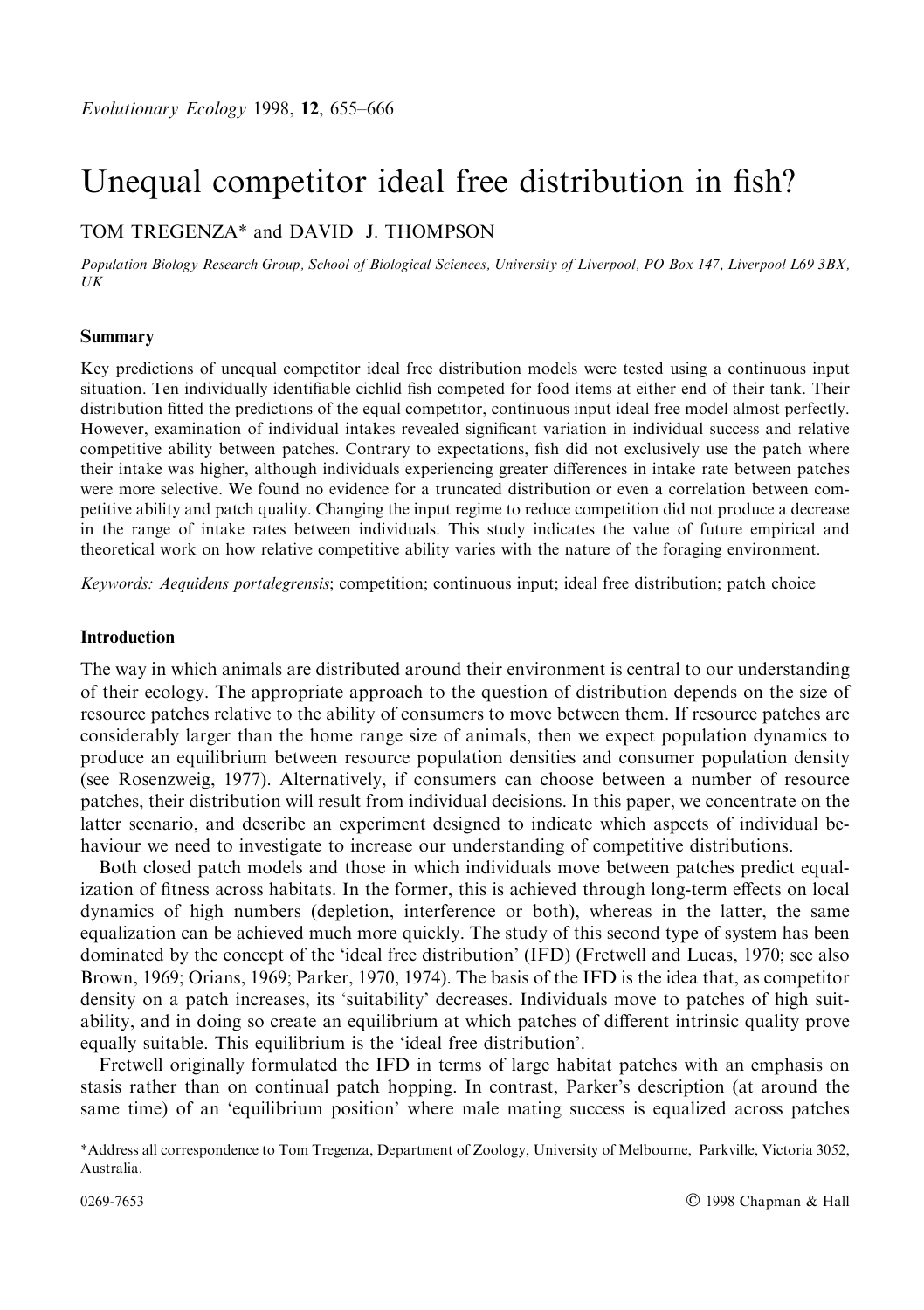differing in the rate of female arrivals, was inspired by his study of dungflies, which continually move between cowpats. It remains a striking feature of ideal free models that they have proved applicable both to systems with very small-scale patchiness and rapid patch movements (such as dungflies) and to systems where habitat choice is almost a once-in-a-lifetime decision (such as in catfish choosing between pools; Power, 1984).

At the same time as his proposal for an IFD, Fretwell suggested an alternative scenario, where individuals defend resources to the exclusion of competitors. This creates a distribution in which equalization of fitness across habitats is prevented by territoriality, a situation he termed the 'ideal despotic distribution' (Fretwell, 1972).

In the development of IFD theory, the assumption made by early models, that competitors have equal abilities, has been replaced by more realistic scenarios in which differences in competitor phenotype are taken into account (Sutherland and Parker, 1985, 1992; Parker and Sutherland, 1986; Korona, 1989; Holmgren, 1995). However, these models vary in their applicability. Sutherland and Parker suggest two alternative approaches to competitive differences. Better competitors either simply gain proportionally more resources than poorer competitors regardless of the habitat, or they are able to capitalize on their superior abilities to a greater extent in higher quality patches. Holmgren's unequal competitor IFD based on a functional response is specifically formulated for a situation in which resource items are distributed around a patch, and interference takes the form of kleptoparasitism. In this situation, search and handling time limit intake. Korona's model, based on one-on-one contests, assumes that the food in a patch is simply divided up among competitors, with no other influence on intake.

The differences between the models mean that as approaches to apparently similar problems, they are not alternatives, but rather address different foraging scenarios. To some extent, this divergence is an inevitable consequence of attempts to describe distributions more accurately. As models become more specific, they gain descriptive power, but lose generality, since fewer foraging situations conform to their assumptions. To improve our understanding of competitive distributions, we need to identify which aspects of current theory can be modified to increase predictive power without excessive reduction of generality.

All the models have in common that to test their predictions we must first gain some measure of the relative competitive abilities of our study animals. This must be done in advance of distribution experiments to avoid defining competitive weights according to the predictions of the theory and hence creating a circular argument. This raises a problem inherent in such models, in that any attempt to quantify competitive ability precisely can only do so using one particular foraging scenario in terms of number of competitors and patches. This difficulty has generally not been addressed by empiricists, who have tended to measure relative competitive ability at one density only, typically all competitors foraging on a single patch (e.g. Sutherland et al., 1988; Inman, 1990; Croy and Hughes, 1991; Grand, 1997). This is likely to provide a more relevant measure than rankings based on aggressive interactions between pairs of individuals (e.g. Järvi and Pettersen, 1991), and it allows more precision than the alternative of using a surrogate for competitive ability, such as size or maturity (e.g. Milinski *et al.*, 1995). Theoretically, it would be possible to take each individual and observe its success in competition with a standard group of conspecifics. However, the problems associated with introducing a strange individual to an established group make it likely that this would create more problems than it would solve. If we use the mean percentage intake over the entire experiment as a measure of competitive weight to make it more representative, then a circular definition of the term becomes inevitable. Overall, it seems that constructing a ranking from observation of all individuals foraging together on a single patch may be the best option, although studies of variation in competitive abilities according to the nature of the foraging situation will be valuable (see Tregenza *et al.*, 1996b).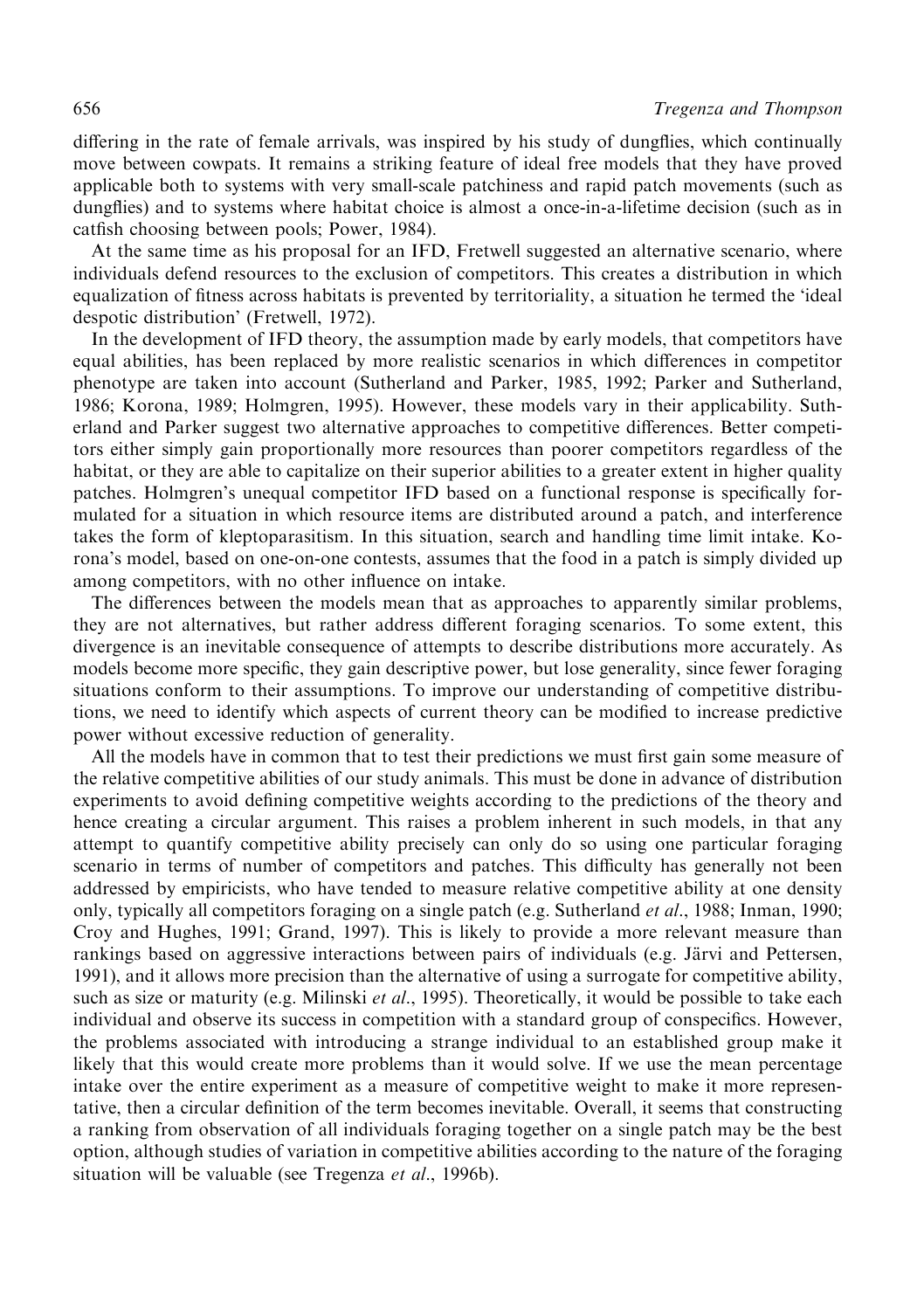### Unequal competitor IFD in fish?  $657$

In this paper, we test the predictions of two unequal competitor  $IFD$  models  $-$  those of Parker and Sutherland (1986) and Sutherland and Parker (1985, 1992) – and Korona's (1989) model. Both models address a situation in which competition is the result of sharing resources that arrive continuously in a patch. This type of `continuous input' situation is attractive to theoreticians because input regime and competitor density are the only factors influencing intake rate. Because resource items arrive on the patch at a lower rate than the maximum consumption rate, factors such as search time and handling time can be ignored. However, this tractability is bought at the cost of lack of similarity between foraging scenarios used to develop models and the real world. Many foraging situations cannot be described by continuous input models and, in the real world, the highly clumped, highly patchy resources assumed by continuous input models may tend to be associated with despotism. On the other hand, if an IFD is observed even in experimental systems with point sources of food, the implication must be that such distributions should be very common in nature where resources tend to be more diffuse.

It has recently been shown that, even if we relax the assumption that items are consumed as soon as they enter a resource patch, the models' predictions remain robust (Lessells, 1995; Tregenza et al., 1996a). Furthermore, a number of field studies have indicated that continuous input may be a suitable approximation of the foraging environment of grazing fish (Power, 1984), fishermen (Abrahams and Healey, 1990; Gillis et al., 1993), dungflies (Parker, 1970, 1978), lovebugs (Thornhill, 1980) and lekking birds (Alatalo et al., 1992).

Using a continuous input system conforming to the basic assumptions of these models, we aimed to test five key predictions:

- 1. If there are differences in intake rate between patches, animals will go to the patch where their intake rate is highest.
- 2. The distribution of unequal competitors leads to an equal intake rate per competitive weight unit across patches. Competitive weight is a measure of the relative competitive ability of individuals. An individual with twice the competitive weight of another on a particular patch should have twice the intake rate. Even if competitive ability cannot be measured independent of the foraging situation, we can still examine a less specific prediction of unequal competitor models, which is that the mean rank of fish should be inversely correlated with the number of fish in a patch (Sutherland *et al.*, 1988).
- 3. Sutherland and Parker's (1992) `interference' model predicts that, if relative intake rates vary across patches, there should be a truncated distribution with better competitors occurring exclusively in the higher input patches and poorer ones in the lower input patches. In contrast, their `continuous input' model and Korona's (1989) model predict that a range of phenotypes will occur in all patches.
- 4. A less demanding prediction of Sutherland and Parker's (1992) unequal competitor interference IFD model is that competitive rank should be correlated with percentage of time spent in the better site.
- 5. If the food regime is changed so as to give less advantage to better competitors, this should lead to a reduction in the range of intake rates between individuals.

## **Methods**

#### Choice of experimental animal

We are not seeking to investigate habitat selection in fish *per se* (see Kramer *et al.*, 1996). Our aim is to use captive fish as a model system from which conclusions relevant to other groups can be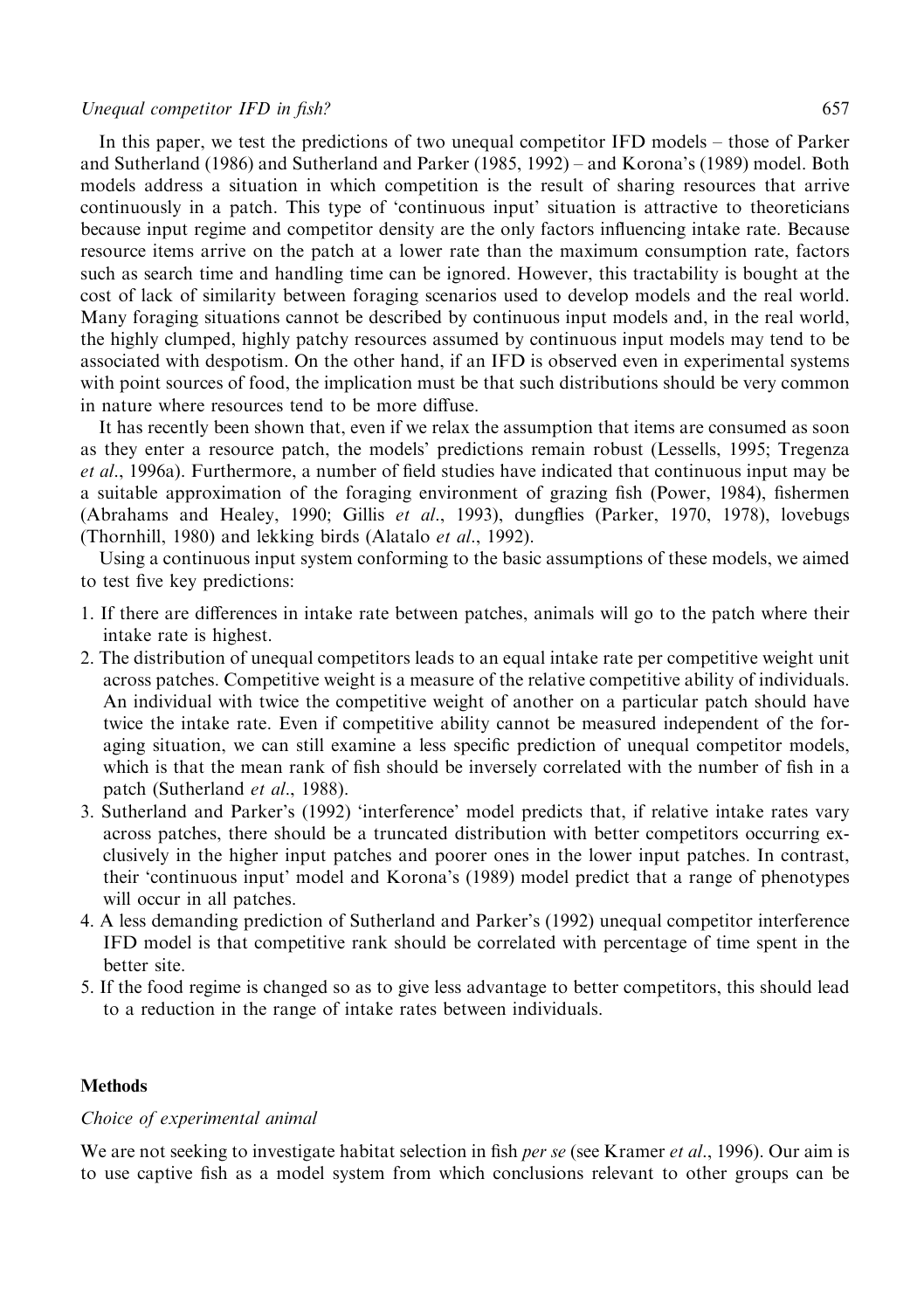drawn. We are concerned with the natural feeding ecology of our fish primarily in that it must be sufficiently similar to our experimental set-up to have a reasonable expectation that the behavioural rules necessary for IFD will have evolved. For this reason, and for the reasons set out below, we chose to use juveniles of a cichlid fish, *Aequidens portalegrensis*:

- 1. Although now uncommon in their natural habitat in south-eastern Brazil, they previously occurred at high densities. Their shallow stream environment includes patchy food resources and intraspecific competition, making it likely that they evolved the learning rules necessary for ideal free distribution. Any subsequent adaptation to aquaria will have reinforced this behaviour, since food supplied to aquarium fish tends to be extremely clumped in both space and time.
- 2. They compete vigorously for food. Many animals are poorly suited to IFD studies where patch quality is assumed to depend on resources, since their fitness is strongly dependent on factors other than resource competition. They are still expected to conform to an IFD, but one that must take into account factors that are difficult to manipulate.
- 3. They are non-territorial when juvenile, avoiding violation of the assumption that all animals are free to enter any patch.
- 4. They are able to move rapidly between feeding stations at either end of the tank without wasting much time or energy, allowing travel costs to be ignored.
- 5. They are relatively easy to observe using appropriate equipment, since their distribution can be observed 'side on'. Using fish marked with spots of dye injected under the scales, it is possible to identify individuals, allowing assessment of individual success.

## Experimental apparatus and procedure

A group of 12 fish was housed in a glass tank ( $120 \times 30 \times 45$  cm) maintained at a temperature of 25°C. At each end, water was pumped out of the tank and returned through a funnel, which was used as the food delivery system. Items of food dropped into the funnels were carried in the water flow into the tank sufficiently fast to prevent one fish from monopolizing the resource.

The fish were monitored using a Sony Hi8 video camera mounted in front of either half of the tank, which was lit from above. Two square cone blinds were fitted side by side in front of the tank. The camera fitted into the small end of the cone, with the large end covering the front of the tank. This eliminated reflections from the front of the tank and prevented the fish from being disturbed by movement outside the tank.

The fish were fed items of flake food of a single type, standardized for size to between 5 and 7 mm diameter by sieving. We used flake food because it is only slightly negatively buoyant and because its large surface area:volume ratio meant that each item was easy to identify on the video recording. The experimenter dropped items of food into the funnel at set intervals. The food regime was varied either by changing the frequency of food items input or by changing the number of items of food simultaneously placed into the funnel. Two experimental runs were conducted each day. Between runs, the fish were fed by sprinkling food onto the surface of the water.

Fish were marked by injecting Alcian Blue dye under the scales using a modified (low-power) `Panjet' needle-less injector system (Wright Dental Co., Kingsway West, Dundee). This type of marking (described by Patterson, 1985) does not harm the fish or impair their competitive behaviour. Fish were not anaesthetized, since the potential for suffering as a result of anaesthesia was judged to be greater than for marking without anaesthetic. Within a few minutes of being marked, fish displayed normal behaviours such as feeding and interacting with other fish, and showed no signs of distress. Marks were placed on different areas of the body and used in conjunction with natural variation to allow individual recognition.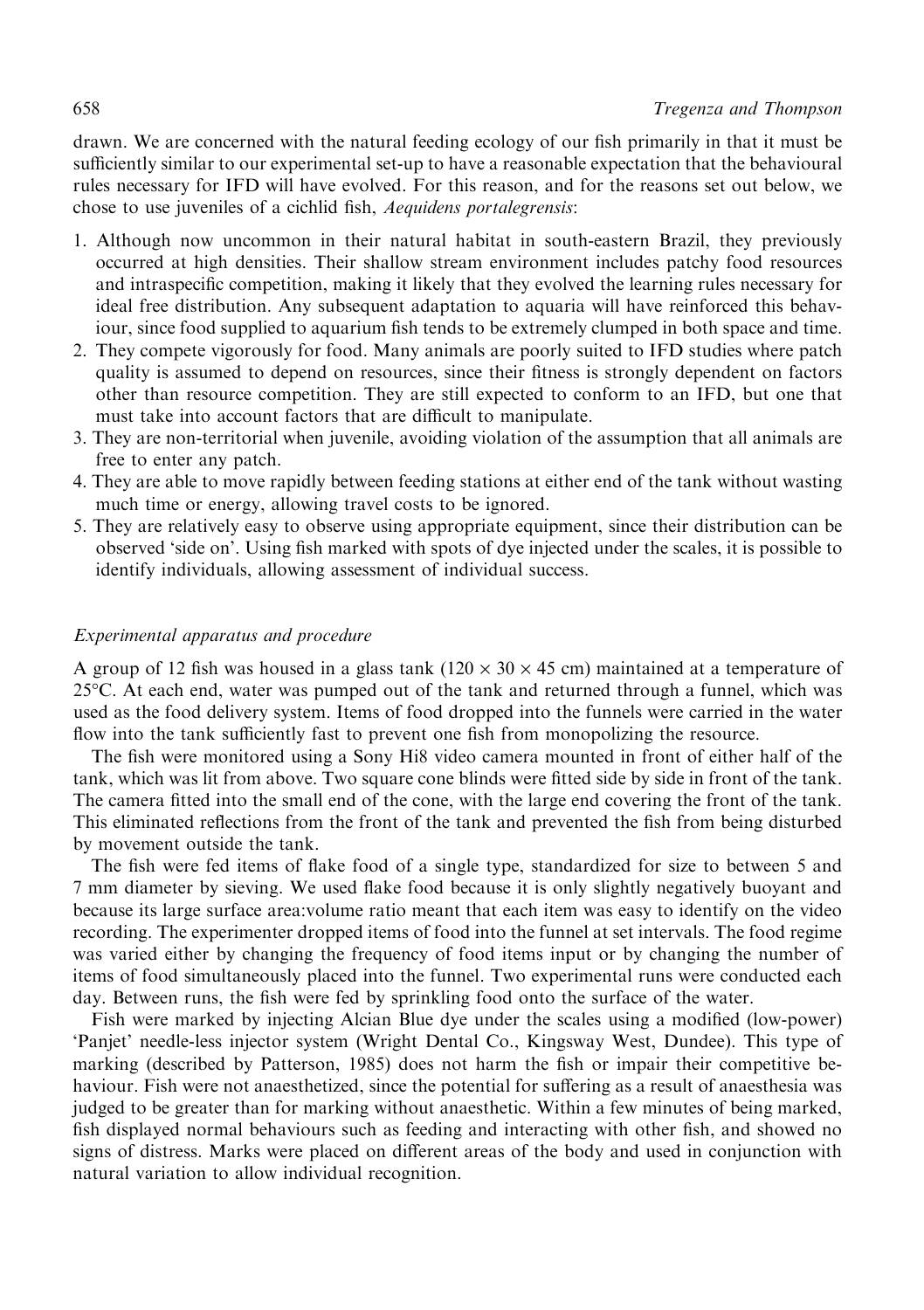## Unequal competitor IFD in fish? 659

The fish aggregated around the funnel outlet where food items dropped into the water column. Using multiple playback of the video recording and slow motion and frame-by-frame advance, it was possible to identify which fish had gained each item of food.

To measure individual competitive abilities, it is necessary to use the same group of fish in consecutive trials. Therefore, as in other ideal free experiments in which individuals have been used repeatedly (e.g. Harper, 1982; Godin and Keenleyside, 1984; Sutherland et al., 1988; Croy and Hughes, 1991; van Duren and Glass, 1992), we assumed that the behaviour of a single group is likely to provide some insight into the behaviour of other groups. Furthermore, continuous input experiments inevitably produce a situation in which data points cannot be considered strictly independent, since if one fish gains a particular item of food, no other fish can consume it. This has tended to be ignored in past unequal competitor studies in which analysis of variance has been used to compare individual intakes (e.g. Godin and Keenleyside, 1984; Sutherland et al., 1988; Grand, 1997). We attempted to minimize the dependence of our data points by using a larger number of fish (10 as opposed to 6, 6 and 8 fish, respectively, in the three studies mentioned above). Also, we analysed individuals separately, using multiple t-tests, with adjustment for increased likelihood of a type 1 error (sequential Bonferroni method; Holm, 1979).

### Determining relative competitive abilities

To determine the fishes' relative competitive abilities, we conducted a series of experiments feeding the group of 12 fish from one end of the tank only. An item of food was washed into the tank via the funnel every 5 s for 10 min and the fish which gained each item was recorded. Twenty-five replicates were conducted and the mean intake rates for each fish used to construct a rank order of success in acquiring food items. The percentage of available resources gained was used to determine the relative abilities of the fish, equivalent to Sutherland and Parker's (1985) competitive weights. Following the determination of competitive weights, the two lowest ranking competitors were removed, since their intake was so low that it was considered that their distribution was unlikely to be dictated by their intake rates during experiments.

## Unequal competitor IFD

Food was input to both ends of the tank simultaneously. One end received one item every 5 s, while the other received one item every 10 s. Because it was impossible to record both ends of the tank simultaneously while achieving the resolution required for individual recognition, the observed end was alternated between runs. After each 10 min run, the videotape was analysed, noting the fish gaining food and the presence or absence of each individual during each 10 s period. Because each half of the tank was classified as a food patch, the distribution across both patches could be inferred from the fish occurring at one end. Fish were very rarely observed moving between patches more than once in any 10 s period, allowing us to measure rates of patch switching using the residence data (Fig. 1). The assumption that the ends are patches seems reasonable, since items of food were typically consumed less than 1 s after input (see Tregenza *et al.*, 1996a), so fish were unable to forage at both ends simultaneously in both patches.

### The effect of reducing competition

To test the prediction that a reduction in the opportunity for competitive ability to manifest itself will lead to a contraction in the range of intake rates, we changed the feeding regime. Instead of adding one item every 5 s to the high-quality patch, we added four items together every 20 s. This does not change relative patch qualities, but means that better competitors can take only a max-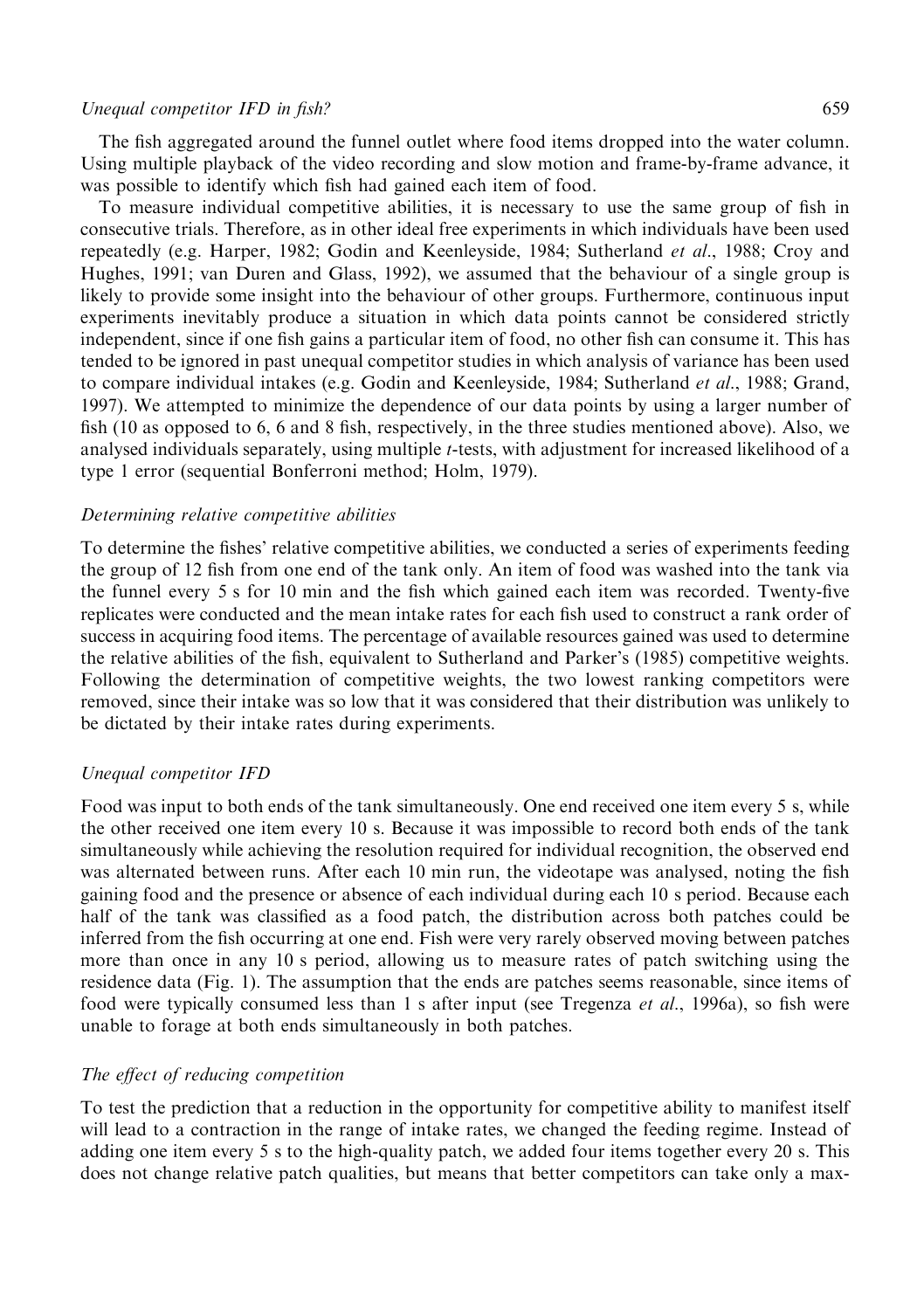

Figure 1. Number of patch switches made by each individual with food items entering the tank one at a time at each end (high competition) and with five items entering simultaneously (low competition). Bars are 95% confidence limits.

imum of one item in four, since the differences between competitors were not large enough to allow better competitors to take more than one item of food if all items entered together (except on rare occasions).

## **Results**

## Do competitive abilities remain constant?

It is apparent from Table 1 that, although there were significant differences between individuals in the ranking experiment (ANOVA:  $F_{11,288} = 62.28$ ,  $P < 0.0001$ ), the rank order of competitive success changed considerably between experiments and ranks were not significantly correlated between the competitive ability experiment and the subsequent experiment (Spearman's rank correlation coefficient:  $r_s = 0.53$ ,  $P = 0.117$ ). This indicates that competitive abilities changed with time or with the exact nature of the foraging situation. It is apparent that changing the food regime affects behaviour, since the rate of patch switching increased for all but one competitor when the food input regime was changed from one item every 5 s in the good patch to four items simultaneously every 20 s (Fig. 1).

## Is there equal intake per competitive weight unit across patches?

Because competitive ability cannot be measured independent of the foraging situation, it is impossible to determine whether there was an ideal free distribution of competitive weights. However, we can still examine the less specific prediction that the mean rank of fish should be correlated inversely with the number of fish in a patch. Using either the rank order determined in the initial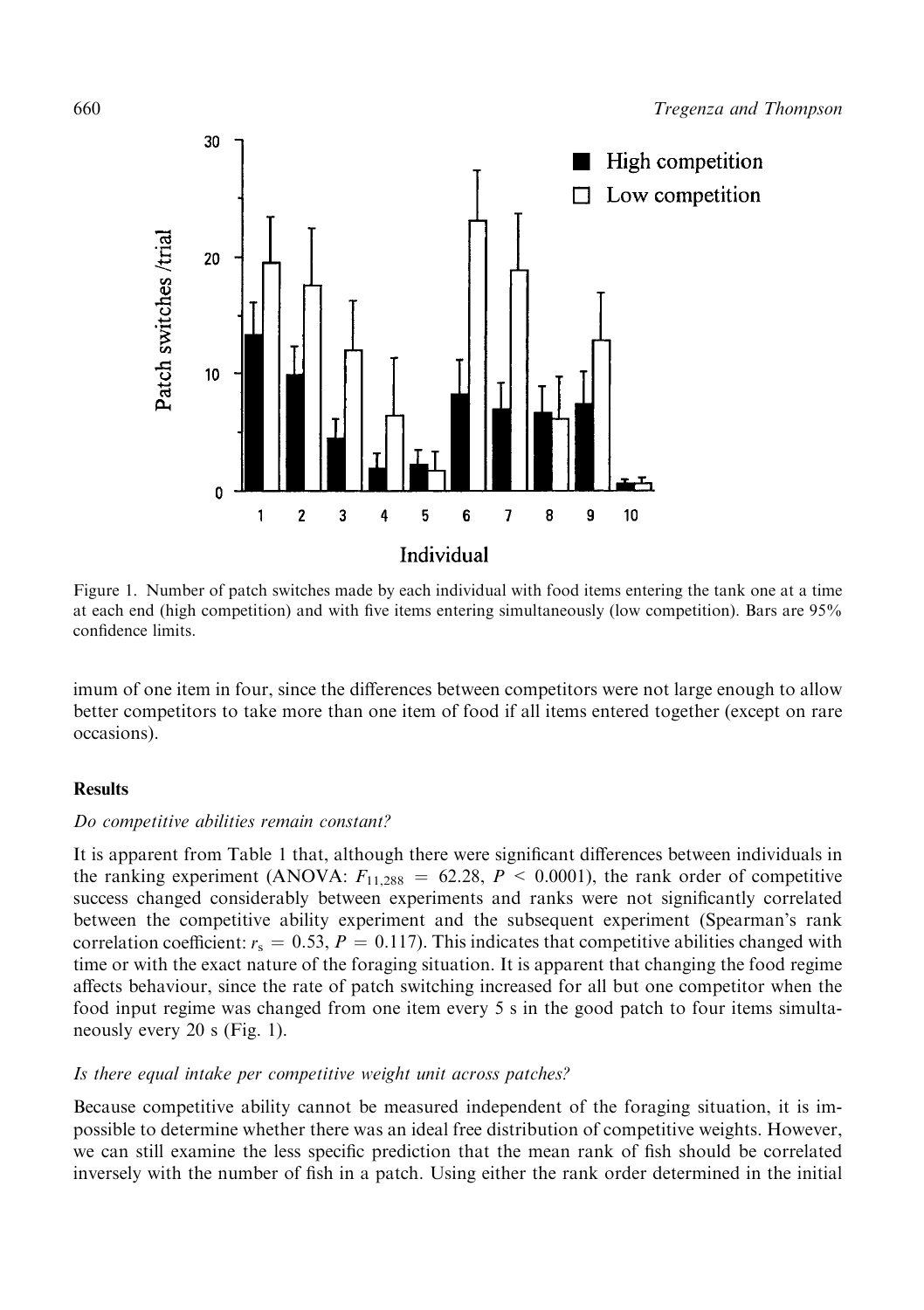#### Unequal competitor IFD in fish?  $661$

| Fish numbered                                   | Mean percentage intake                             |                                                         |                                                      | New rankings        |                    |
|-------------------------------------------------|----------------------------------------------------|---------------------------------------------------------|------------------------------------------------------|---------------------|--------------------|
| by rank in<br>competitive ability<br>experiment | Competitive<br>ability<br>experiment<br>$(n = 25)$ | High<br>competition<br>$(1/5 s + 1/10 s)$<br>$(n = 40)$ | Low competition<br>$(4/20 s + 1/10 s)$<br>$(n = 14)$ | High<br>competition | Low<br>competition |
|                                                 | 17.96                                              | 24.78                                                   | 23.19                                                |                     |                    |
| 2                                               | 17.96                                              | 10.94                                                   | 9.55                                                 | 3                   | 5                  |
| 3                                               | 15.96                                              | 10.73                                                   | 13.80                                                | 4                   | 3                  |
| 4                                               | 12.39                                              | 7.61                                                    | 12.12                                                |                     | 4                  |
| 5                                               | 12.00                                              | 8.26                                                    | 1.56                                                 | 6                   | 10                 |
| 6                                               | 11.96                                              | 2.57                                                    | 7.19                                                 | 10                  | 6                  |
|                                                 | 9.35                                               | 14.09                                                   | 14.15                                                | 2                   | 2                  |
| 8                                               | 6.08                                               | 6.41                                                    | 6.07                                                 | 8                   | 8                  |
| 9                                               | 3.96                                               | 5.65                                                    | 6.05                                                 | 9                   | 9                  |
| 10                                              | 0.77                                               | 8.97                                                    | 6.32                                                 | 5                   | 7                  |
| 11                                              | 0.54                                               | removed                                                 |                                                      |                     |                    |
| 12                                              | 0.04                                               | removed                                                 |                                                      |                     |                    |

Table 1. Competitive weights and rank order of fish in initial relative competitive ability trial and subsequent IFD experiments. Initial rankings are used to refer to individuals throughout the paper

experiment, or a rank order determined from the gains achieved at densities of seven or more fish during the experiment itself, it is apparent that this prediction is corroborated (correlation of mean rank and density, using each rank order, respectively:  $r = -0.876$ ,  $n = 9$ ,  $P < 0.001$ ;  $r = -0.894, n = 9, P < 0.001$ .

There is no evidence for truncation of competitive weights between patches using either measure of rank, since all but one competitor fed on both patches (Table 2). Furthermore, neither those competitors showing high intake, nor those with high rank in the initial trial, were found in the higher input patch only.

The less demanding prediction of Sutherland and Parker's (1992) unequal competitor interference IFD model, that competitive rank should be correlated with percentage of time spent in the better site, can be tested using the mean time spent in the better patch in each experiment for each individual. This revealed a significant correlation between percentage time spent on the patch and rank, using either the estimate from the rank determining experiment or that determined from the main experiment itself  $(r = -0.443, n = 200, F = 48.24, P < 0.0001; r = -0.192, n = 200,$  $F = 7.56$ ,  $P \le 0.007$ , respectively).

### Do some individuals do better in one patch than in another?

A repeated-measures ANOVA of transformed percentage intake rates (experiment means) against individual and patch shows that there were significant differences between individuals  $(F_{9,389} = 11.78, P \le 0.001$ ) and between their intake rates in different patches  $(F_{1,389} = 40.47,$  $P \le 0.0001$ . It can be seen in Table 2 that, in the case of 4 of the 10 fish, there were significant differences in the rate of intake between the two patches. Of these four, two did better in the lower input patch and two in the higher input patch. It is also apparent that relative competitive abilities varied across patches, since some individuals did better in the poorer patch and others in the good patch.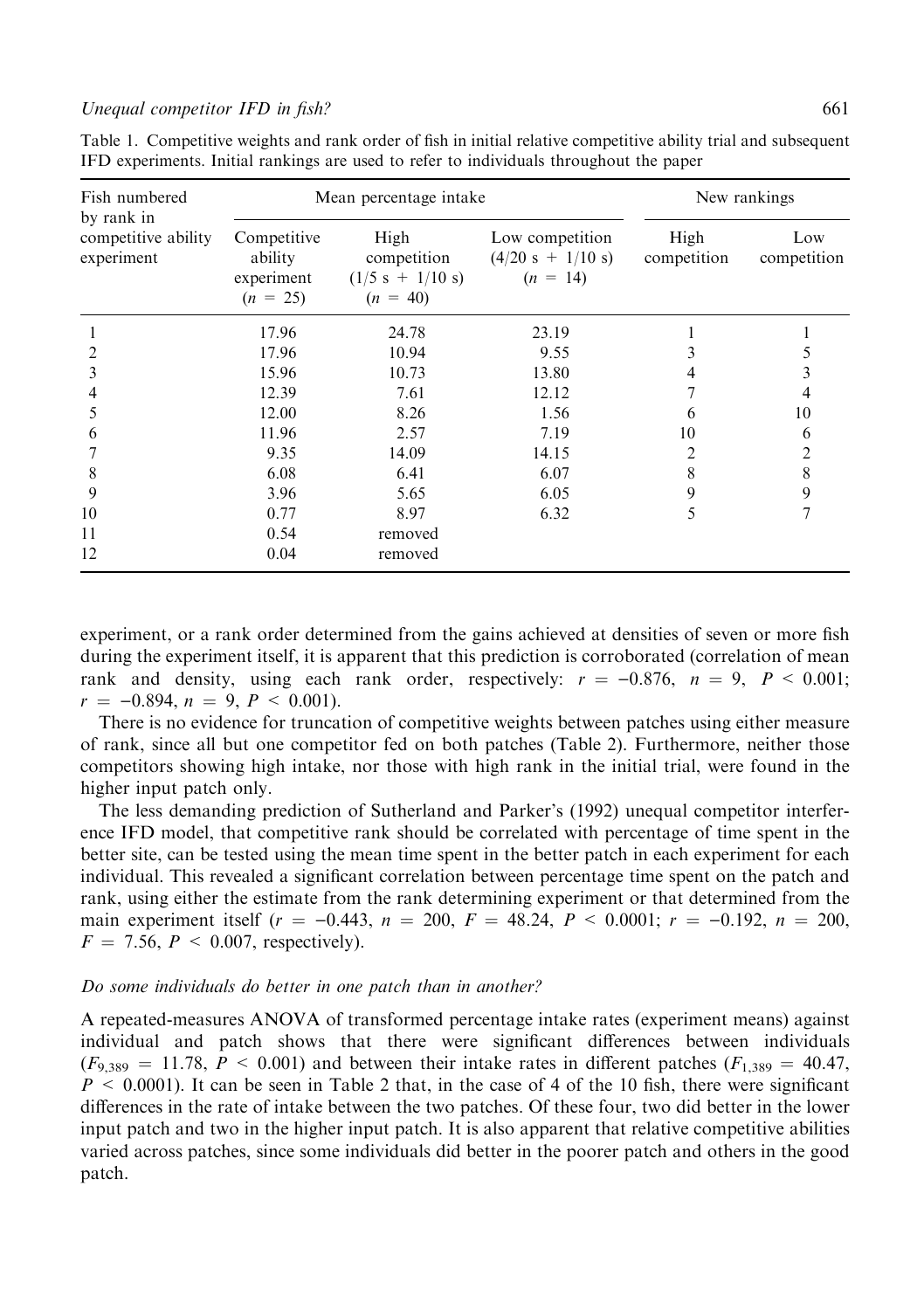| Fish          |          | Items gained/10 s in patch | $%$ time spent in | $\%$ intake rate in<br>both patches |  |
|---------------|----------|----------------------------|-------------------|-------------------------------------|--|
|               | $1/10$ s | $1/5$ s                    | $1/5$ s patch     |                                     |  |
|               | 0.00     | $0.74**$                   | 99                | 24.8                                |  |
| $\mathcal{L}$ | 0.36     | 0.33                       | 54                | 10.9                                |  |
| 3             | 0.26     | 0.32                       | 96                | 10.7                                |  |
| 4             | 0.22     | 0.22                       | 65                | 7.6                                 |  |
|               | $0.32**$ | 0.14                       | 43                | 8.3                                 |  |
| 6             | $0.13**$ | 0.06                       | 76                | 2.6                                 |  |
|               | 0.41     | 0.21                       | 2                 | 14.1                                |  |
| 8             | 0.18     | 0.19                       | 68                | 6.4                                 |  |
| 9             | 0.11     | 0.18                       | 82                | 5.7                                 |  |
| 10            | 0.11     | $0.29**$                   | 85                | 9.0                                 |  |

Table 2. Intake rate of fish in each of the two patches and the proportion of time spent in each patch<sup>a</sup>

<sup>a</sup> Asterisks indicate a significant difference between intake rates in the two patches at the Bonferroni-adjusted equivalent to 0.001 (see below). Using this method, despite having t-values which would normally indicate a significant result, we cannot consider the intakes of fish 7 and 9 to be significantly different between patches ( $P = 0.017$  and 0.021 respectively).

# Do fish choose the patch where their intake is highest?

Simple intake maximization theory would predict that, if individuals experience higher intake on one patch, then they ought to spend all their time on that patch. Table 2 shows that, despite four fish showing significantly different intake rates between patches, they all continued to use the less favourable patch to some degree. However, only one actually spent the majority of its time on the patch where its intake was lower, and this was also the fish with the lowest foraging success of all individuals.

Table 2 also shows that individuals varied in the magnitude of the difference in their intake rates between patches. A correlation of the proportion of intake achieved on one of the patches against the proportion of time spent there, reveals that those individuals which experienced greater differences in intake rates between patches also showed stronger patch preferences (arcsine transformed proportions: first food regime (1/5 s, 1/10 s)  $r = 0.663$ ,  $n = 10$ ,  $P < 0.02$ ; second food regime (4/20 s, 1/10 s)  $r = 0.921$ ,  $n = 10$ ,  $P < 0.001$ ).

## Does adding several items of food simultaneously cause a reduction in variation in intake rates?

If reduced competition leads to less advantage for better competitors, we would expect to see a reduction in the range of intakes from the best to the poorest competitors when several items are added together. This prediction should be robust even if competitive ability were changing over time. However, it is apparent from Fig. 2 that this was not the case in our study. Indeed, there is a suggestion that, except for the extremes, the lower competition scenario led to lower intake for poorer competitors and higher intake for better competitors, contrary to the theory. It is worth considering that the longer interval between additions of food could allow fish to 'shuttle' from one end of the tank to the other. However, although movement rates were higher under the reduced competition regime, a *t*-test of the number of fish in the good patch during the 10 s food input periods, as opposed to non-input periods ( $t_{429} = 0.97$ ,  $P = 0.33$ ), suggests that this behaviour was not occurring. Furthermore, the five fish which improved their intake following the change in regime did not break this pattern ( $t_{429} = 1.11$ ,  $P = 0.27$ ), being slightly less likely to be present on the good patch when food was input, than during non-input periods.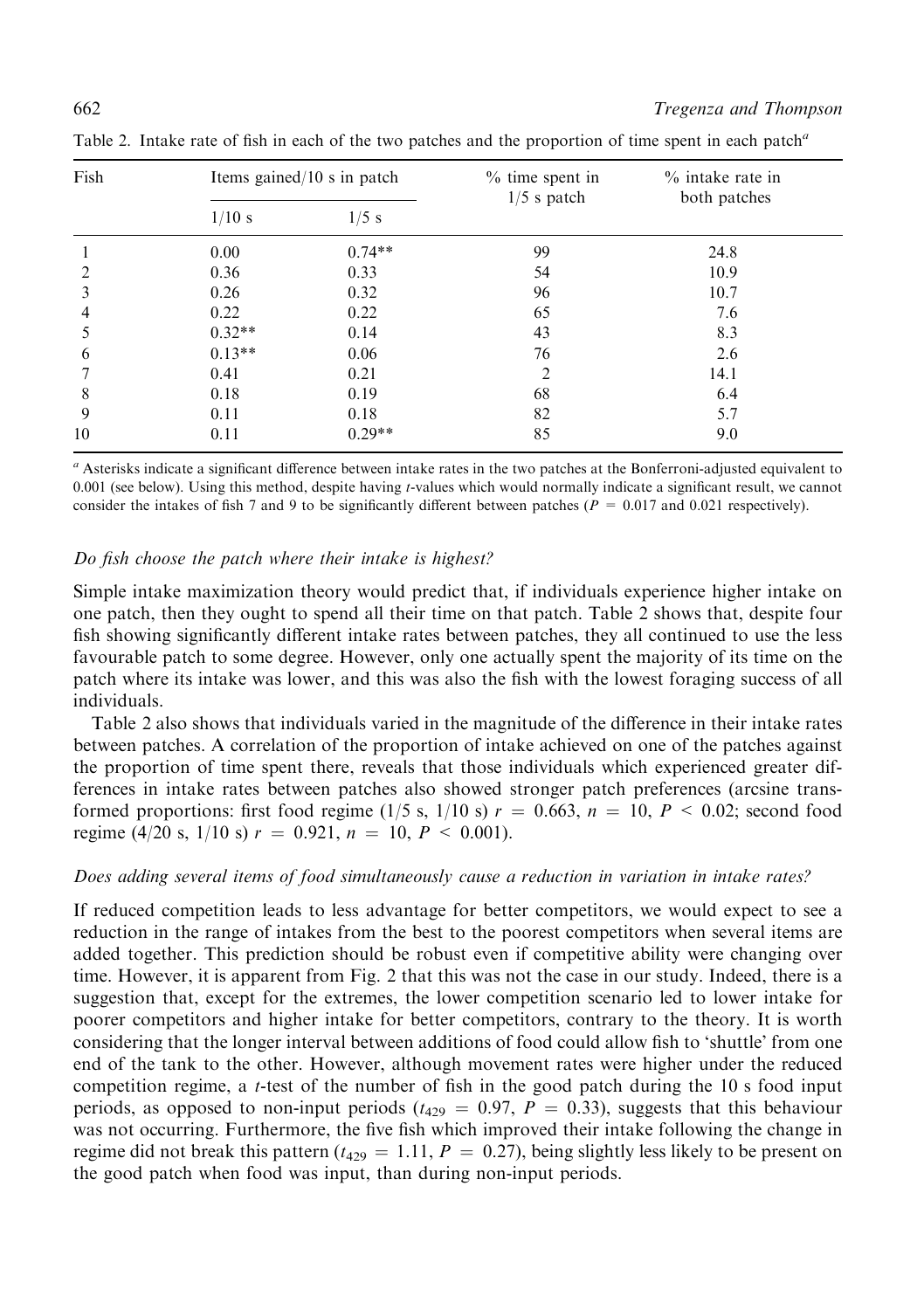

Figure 2. Individual intake per trial with food items entering the tank one at a time at each end (high competition) and with five items entering simultaneously (low competition). Bars are 95% confidence limits.

#### **Discussion**

Our investigation of a competitive system revealed a number of interesting features, suggesting directions for future experimental and theoretical work. The finding that several individuals varied significantly in success and relative competitive ability between patches is contrary to the assumptions of Korona's (1989), Holmgren's (1995) and Sutherland and Parker's (1992) continuous input models. This lends support to models which do not make this assumption, such as Sutherland and Parker's (1992) 'interference' model. For the real world, this suggests that even apparently similar areas of the environment may prove more suitable for certain individuals than for others. Why this was the case in our system is unclear. There appeared to be a number of different strategies employed by fish to gain food, such as waiting directly below the input point and attempting to grab the food before it became available to all individuals, or darting in rapidly from further away. Also, although no fish prevented others from entering either patch, there were numerous aggressive interactions. It seems likely that the intake an individual can achieve is not only a function of input rate and the other individuals present, but also of the strategies being employed by those competitors.

Having established that there are differences in intake rate between patches, it is puzzling that fish nevertheless spend significant proportions of their time on the patch where their intake is lower and, in one case, even appear to prefer that patch. This is contrary to simple optimality theory, which predicts that animals should spend all their time on the patch where their intake is highest. Numerous past studies, in which competitors were considered equal, found a similar paradox, in that lower quality patches were overused, leading them to yield lower intake rates than better patches (see Tregenza, 1995). This has tended to be explained by invoking two different types of constraint. First, animals may be unable to distinguish between their intakes on different patches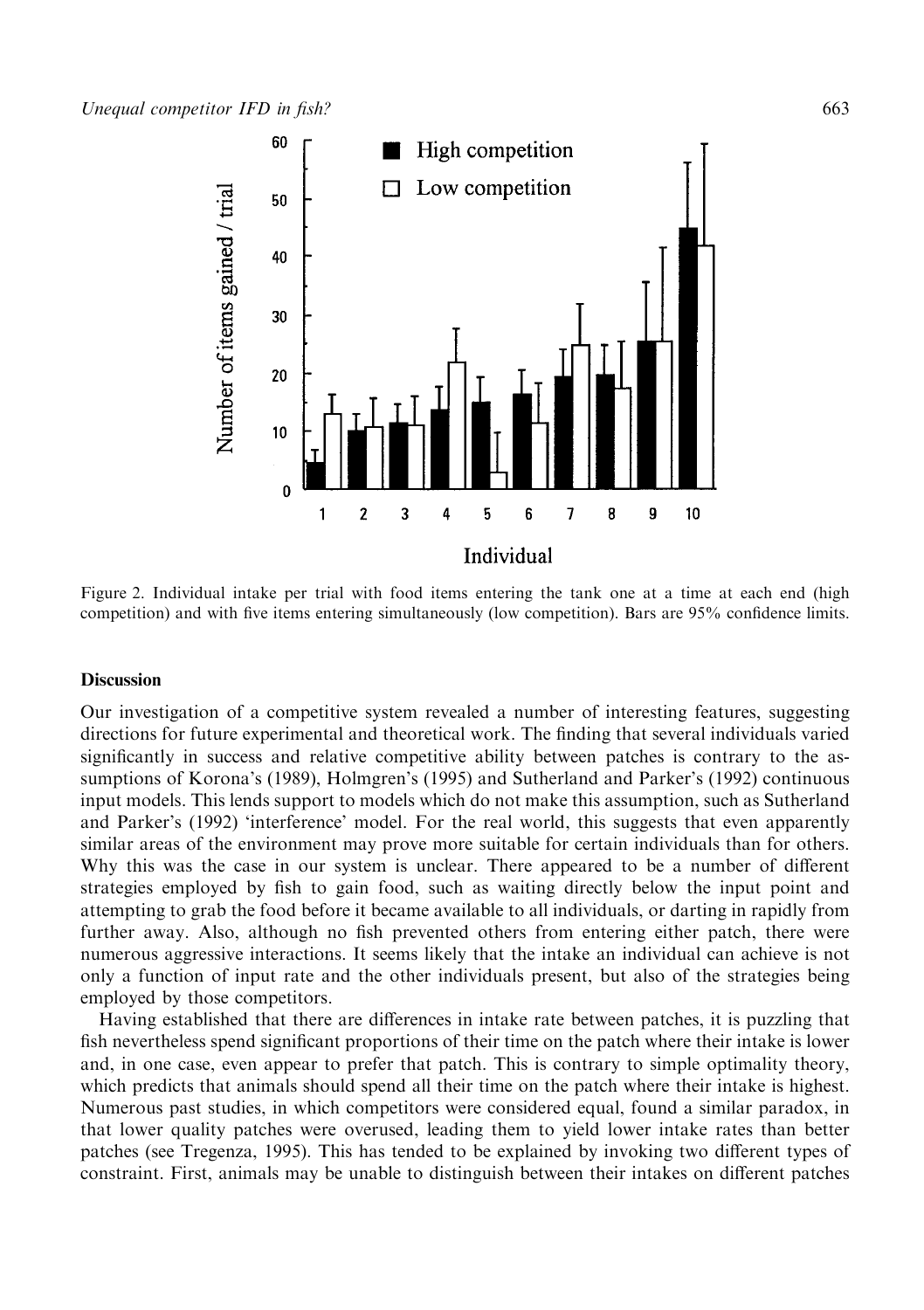when these are similar (Abrahams, 1986) and, secondly, they must sample their environment to determine patch qualities, and in doing so will be found in sub-optimal areas. In our system, either or both of these explanations may be relevant.

However, in our study, half those individuals with significant variation in intake rate did better on the lower input patch, a finding which is less consistent with previous work. A possible explanation for this result is that fish are trading off lower intake in the short term for decreased energy expenditure or exposure to aggression. Perhaps we are observing `cryptic despotism', whereby individuals reduce competition in the patch they occupy not by excluding others, but by making it more costly for them to forage there. Such situations may prove difficult to make quantitative predictions about. The simplest scenario is equivalent to an ideal despotic distribution where despotic individuals are found on the best patch where they gain most from their behaviour. However, individuals vary in their ability to withstand despotic behaviour, so that some nondespots are nevertheless resistant to aggression; thus despots may not get everything their own way, and may find it more profitable to forage on a poorer patch. Perhaps despotism is best regarded as a continuum from complete physical exclusion, through attacking interlopers so severely that they invariably leave, to the type of situation observed in most continuous input IFD studies where there is aggression between individuals but no despotism in the conventional sense of the term.

An interesting feature of the level of apparent overuse of sub-optimal patches was the finding that, between individuals, increased differences in intake between patches led to increased patch selectivity. This is consistent with a perceptual constraints explanation for the use of inferior patches, since those animals which found patches more different would have less difficulty distinguishing where their intake was higher. Equally, this finding could be the result of sampling behaviour, since sampling will be less costly to an individual which experiences a lower decrease in intake when it leaves its optimal patch.

Another striking finding was that the relative competitive abilities of individuals varied with time and the foraging situation. The reasons for this variation are not obvious, but it is clear that, even within the strictures of continuous input resources, different scenarios can be produced which may affect different individuals in different ways. If there were a simple linear relationship between competitive ability and intake rate, then reducing competition by adding food items simultaneously would lead to a contraction in the range of intakes. Better competitors, no longer able to take full advantage of their abilities, would be expected to do worse, whereas poorer competitors would improve their intake. However, this was not the case in our system (Fig. 2), although there was a change in the relative success of individuals. It is possible that reducing competition by the simultaneous entry of food items allows competitors with particular abilities to increase their intake, but not others. For instance, being able to maintain a position near the input point might not confer great advantages when several items arrive at once, whereas an ability to move rapidly towards a food item might be more advantageous. Similarly, if we are dealing with cryptic despotism, more temporally clumped resources might benefit more aggressive individuals, or individuals able to withstand aggression for a short period. Whatever the case, our results suggest that this system is indeed more complex than the simplest scenario.

Our third aim was to determine whether this system fitted the predictions of Sutherland and Parker's (1992) 'interference' model, or their 'continuous input' model and Korona's individual contests model. As discussed earlier, relative payoffs to different competitors varied across patches, an assumption of Sutherland and Parker's (1992) 'interference' model, which is inconsistent with the other models. However, there is little evidence to suggest that there was a truncated distribution of competitor phenotypes. All but one competitor used both patches and, although the four highest ranked competitors spent more time in the good patch, so did the lowest ranked three. It is worth noting that, if this experiment is analysed ignoring the differences between individuals, as has been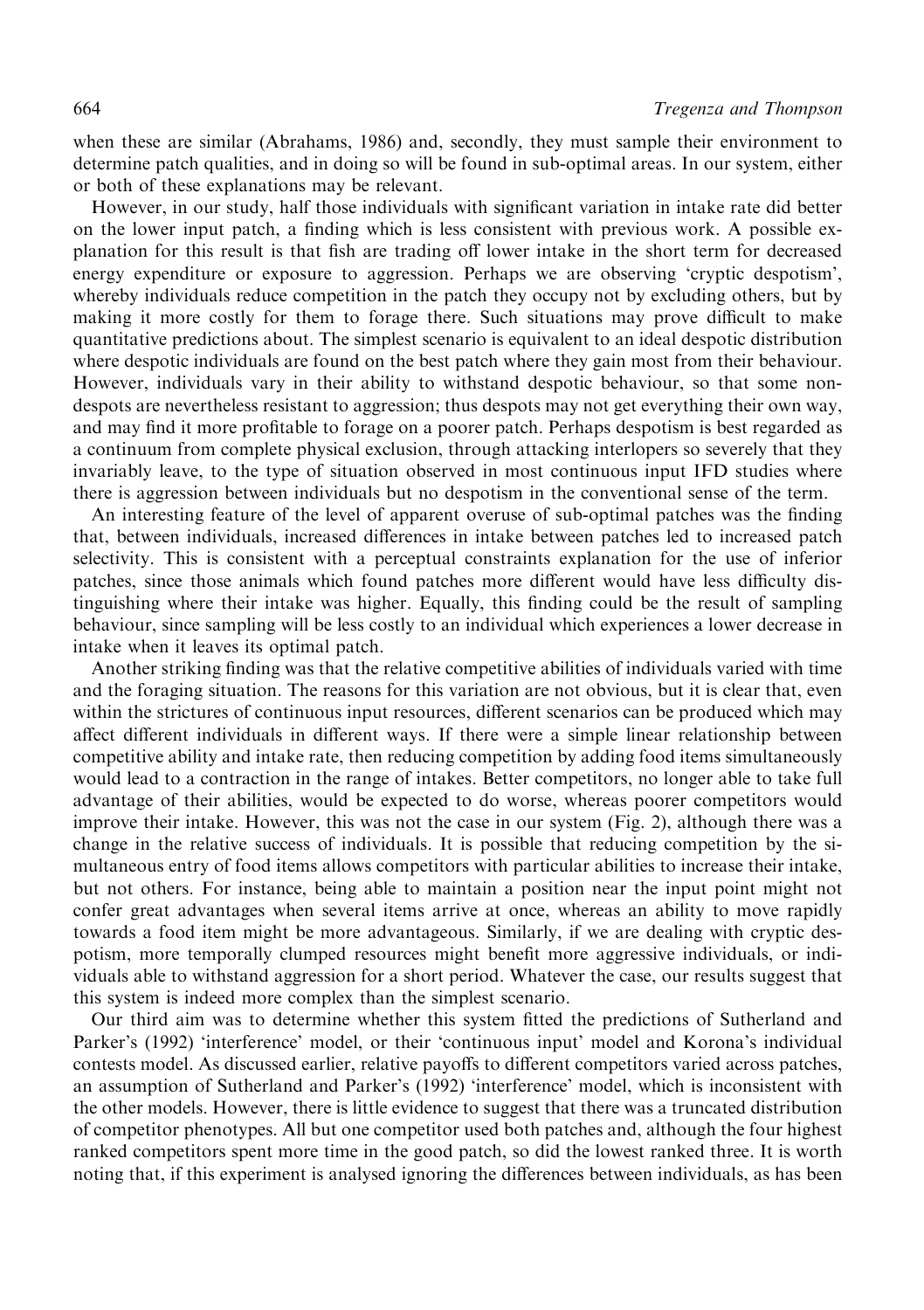done in numerous past studies, then the distribution appears to conform very closely to the IFD predictions. If the proportion of time each fish spends in each patch, as given in Table 2, is summed for all competitors equally, the ratio of individuals in the patches is  $0.67 : 0.33$ , which is an exact fit to the prediction of the equal competitor input matching rule (Parker, 1978).

In general, this study has shown that even a relatively contrived system may prove too complex to allow predictions about distribution of unequal competitors using current theory. This system conforms exactly to the predictions of equal competitor IFD theory but, without the (unjustified) assumption of equality between individuals, fails to conform to the predictions of any model. To understand distributions in the real world, we will need to consider variation between individuals dependent on the nature of the environment in which competition occurs.

### Acknowledgements

T.T. was supported by a NERC Studentship. Fish were marked under Home Office Licence (40/ 01026) to D.J.T. The video equipment, tanks and heaters were purchased under a grant from the Association for the Study of Animal Behaviour to D.J.T. and G.A. Parker. J. Jeremy purchased the fish and provided advice on care. We would also like to thank Geoff Parker for numerous enlightening discussions and Anthony Moody, Steve Fretwell and in particular Lauri Oksanen for comments on earlier drafts of the manuscript.

## References

- Abrahams, M.V. (1986) Patch choice under perceptual constraints: A cause for departures from the IFD. Behav. Ecol. Sociobiol. 19, 409-415.
- Abrahams, M.V. and Healey, M.C. (1990) Variation in the competitive abilities of fishermen and its influence on the spatial distribution of the British Columbia salmon troll fleet. Can. J. Fish. Aquat. Sci. 47, 1116-1121.
- Alatalo, R.V., Höglund, J., Lundberg, A. and Sutherland, W.J. (1992) Evolution of black grouse leks: Female preferences benefit males in larger leks. Behav. Ecol. 3, 53-59.
- Brown, J.L. (1969) The buffer effect and productivity in tit populations. Am. Nat.  $103$ , 347–354.
- Croy, M.I. and Hughes, R.N. (1991) Effects of food supply, hunger, danger and competition on choice of foraging location by the fifteen-spined stickleback, Spinachia spinachia L. Anim. Behav. 42, 131–139.
- Fretwell, S.D. (1972) Populations in a Seasonal Environment. Princeton University Press, Princeton, NJ.
- Fretwell, S.D. and Lucas, H.J. Jr. (1970) On territorial behaviour and other factors influencing habitat distribution in birds. Acta Biotheor. 19, 16-36.
- Gillis, D.M., Peterman, R.M. and Tyler, A.V. (1993) Movement dynamics in a fishery: Application of the ideal free distribution to spatial allocation of effort. Can. J. Fish. Aquat. Sci. 50, 323–333.
- Godin, J.G.J. and Keenleyside, M.H.A. (1984) Foraging on a patchily distributed prey by a cichlid fish (Teleosti Cichlidae): A test of the IFD theory. Anim. Behav. 32, 120-131.
- Grand, T.C. (1997) Foraging site selection by juvenile coho salmon: Ideal free distributions of unequal competitors. Anim. Behav. 53, 185-196.
- Harper, D.G.C. (1982) Competitive foraging in mallards: 'Ideal free' ducks. Anim. Behav. 30, 575-584.
- Holm, S. (1979) A simple sequentially rejective multiple test procedure. *Scand. J. Stat.* 6, 65–70.
- Holmgren, N. (1995) The ideal free distribution of unequal competitors predictions from a behaviour based functional response. *J. Anim. Ecol.*  $64$ , 197-212.
- Inman, A.J. (1990) Group foraging in starlings: Distributions of unequal competitors. Anim. Behav. 40, 801– 810.
- Järvi, T. and Pettersen, J.H. (1991) Resource sharing in Atlantic salmon: A test of distribution models on sexually mature and immature parr. Nord. J. Fresh. Res. 66, 89-97.
- Korona, R. (1989) Ideal free distribution of unequal competitors can be determined by the form of competition. *J. Theor. Biol.* **138**, 347-352.